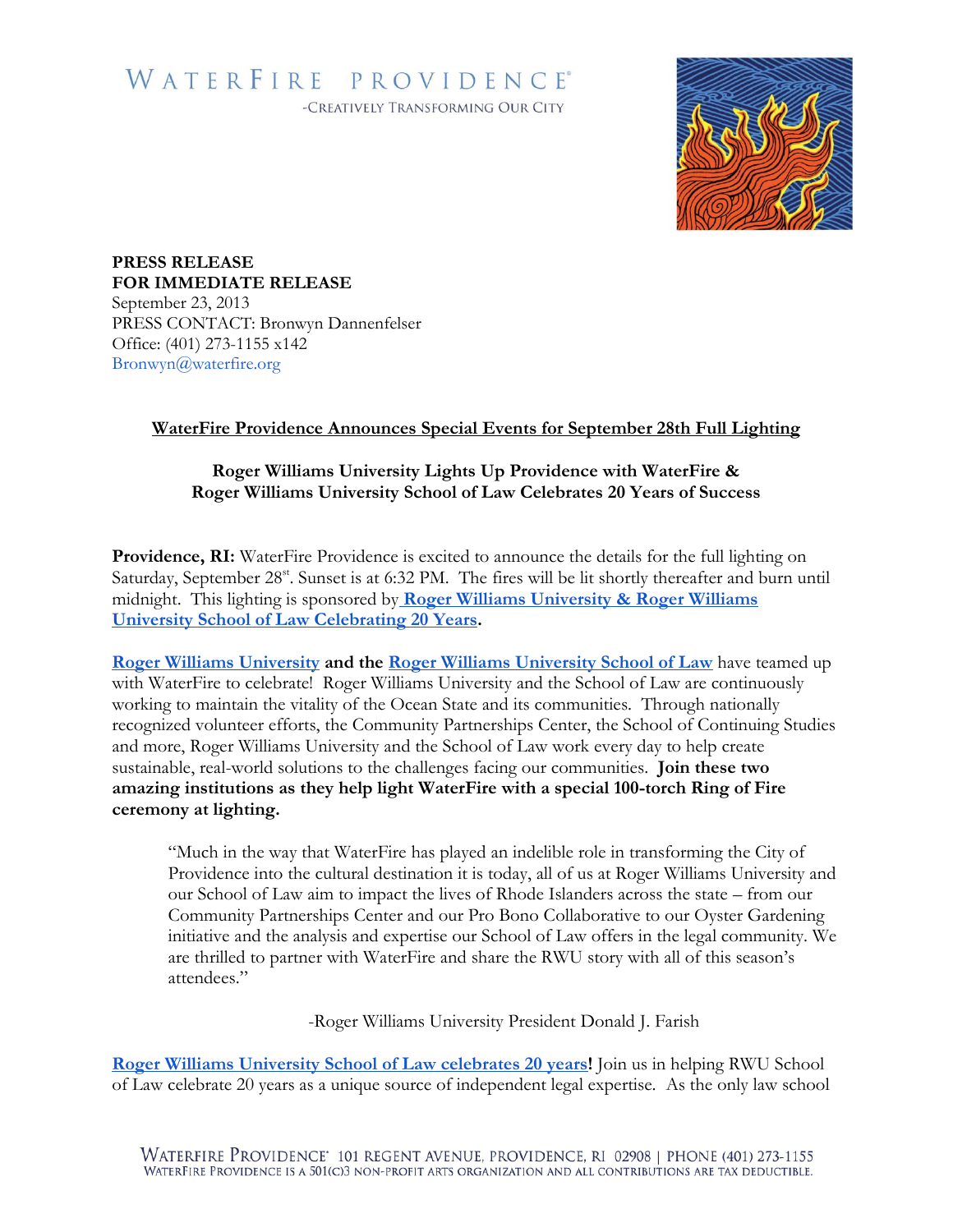in Rhode Island, RWU Law focuses on providing future leaders with practical, real world experience while elevating debate and dialogue across the state's legal community.

## **Special Events:**

**Dance Recital 6:00 PM - 6:30 PM**: Join the Roger Williams University Dance Theatre as they perform on the Waterplace Basin Stage before lighting in a free dance program featuring a piece titled *This Way Through*, choreographed by RWU alumna Angie Conte and performed by Dance Theatre students; *Mandorla*, choreographed by alumna Jenny Rocha and performed by Dance Theatre students with a solo by 2011 graduate Leanne Smith; and a Prelude and an Interlude choreographed and performed by RWU alumna Christina Robson with music played and composed by Michael DeQuattro, the University's resident accompanist and composer.

**Exhibition 6:00 PM- 10:00 PM: Learn all about the award-winning programs at Roger Williams University in an exposition on Steeple Street!** Join RWU throughout the evening to learn about many of the amazing programs at the school through family-friendly fun displays and interactive exhibits. Activities include a Marine Biology program touch tank and robotics demonstrations by the School of Engineering, Computing and Construction Management. You can also pose with the RWU mascot, Swoop the big blue hawk, courtesy of Student Programs & Leadership. Other great programs will be shared by the School of Architecture, Art and Historic Preservation; the University Library; RWU Law; the School of Continuing Studies; the Community Partnerships Center; the Latino Policy Institute and HousingWorksRI; RWU Athletics and the Roger Williams University/Samsung partnership, highlighting the latest in cloud-based creative computing.

**Arts Event - The popular Clear Currents Arts Event will enliven the river with illuminated koi fish 7:00 PM - 11:00 PM:** Roger Williams University's Marine Biology program is activating WaterFire's hallmark, clean water initiatives: Clear Currents. Celebrating its 40th year, the RWU Marine Biology program takes an active role in the health and sustainability of one Rhode Island's greatest resources – its waterways. On September 28th, RWU students, professors and community members will take to the water with glowing koi mounted to their canoes and kayaks. These illuminated fish will swim throughout the installation in schools as a reminder from WaterFire and Roger Williams University of the importance of Rhode Island's waterways and marine habitats. The Marine Biology program will also be featured on Steeple Street with a display including their popular marine touch tank.

**Live Music World Premier 8:30 PM - 9:30 PM** Community Music Works will be providing live music performances in accompaniment to WaterFire along the river. Starting at 8:30 PM WaterFire will feature Community Music Works with a 16-member string ensemble playing Arvo Part's **Fratres** and his **Cantus in Memory of Benjamin Britten** (on the occasion of the centennial of Britten's birth). This will be followed by the world premier of the 3rd movement of an original work composed by Kareem Roustom called **A Voice Exclaiming**. The world premier of the entire piece will be performed by [Kronos Quartet](http://kronosquartet.org/concerts/details/2055) and Community Music Works on November 8 at the RISD Auditorium presented by FirstWorks and Community Music Works. A full listing of all the music throughout the night is always available <u>online</u>, in a [mobile](http://waterfire.org/wp-content/uploads/2013/09/9-21-13-Playlist-Mobile.png) version, or you can get the titles live in real time on the WaterFire Music Twitter feed [@WaterFireMusic.](https://twitter.com/WaterFireMusic)